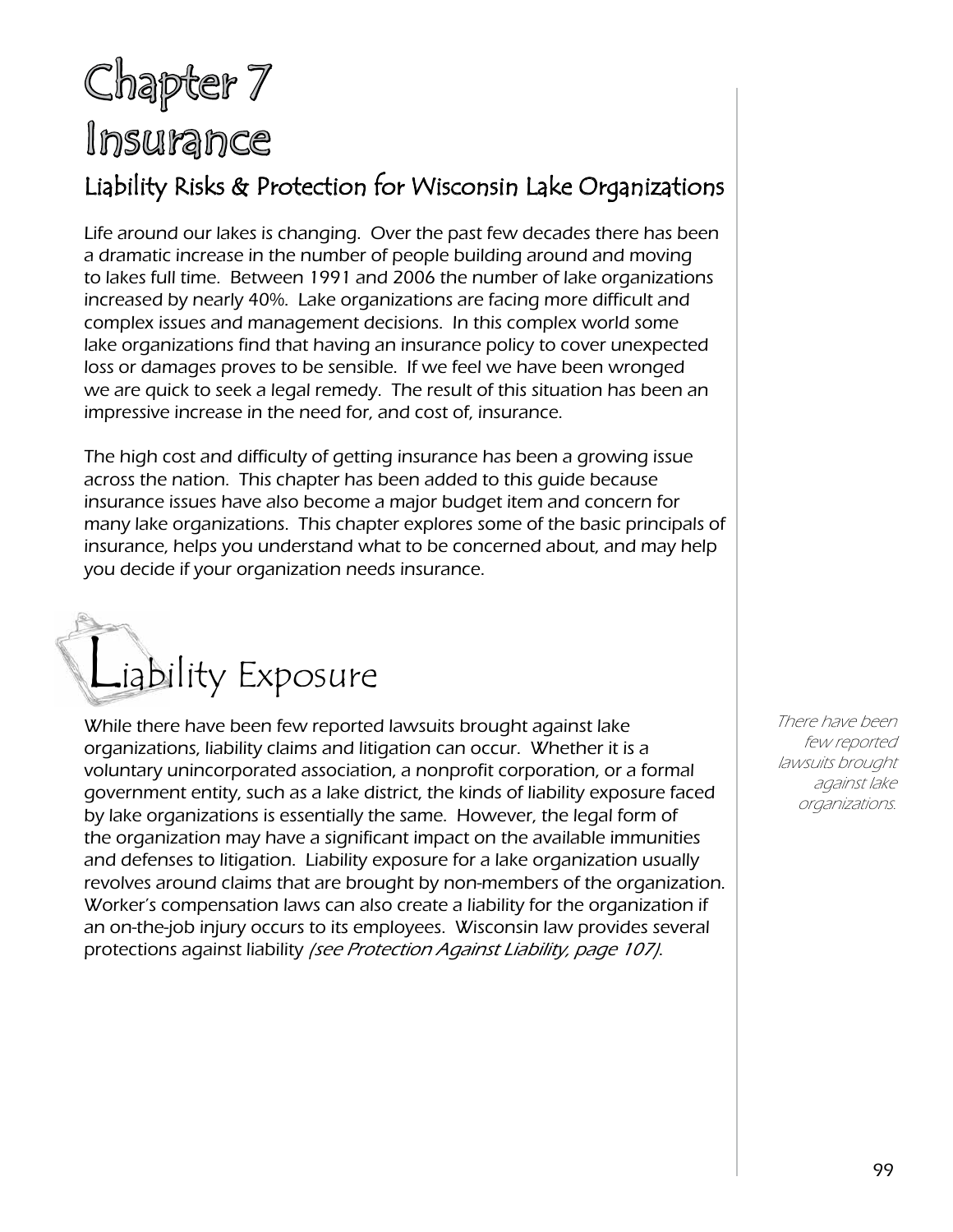Wis. Stat. § 102 Wis. Stat. § 102.03

Wis. Stat. § 102.04

Worker's Compensation

Wisconsin worker's compensation laws state that an employer is responsible for an employee's medical bills and a percentage of an employee's lost wages due to an on-the-job injury. In order for the worker's compensation law to apply, there must be an employer-employee relationship. If wages are not paid, liability can be avoided for all forms of lake organizations except public inland lake protection and rehabilitation districts (lake districts) organized under Chapter 33 of the Wisconsin Statutes. In order for worker's compensation laws to apply to a lake organization, it must usually employ three or more people, or in any one calendar quarter, pay wages of \$500 or more. Therefore, voluntary lake associations and associations that have incorporated can eliminate the possibility of facing worker's compensation claims by relying on the services of volunteers or private contractors, rather than employees. If a volunteer is injured, the volunteer will have to rely on his or her own medical insurance and disability insurance. A private contractor should provide worker's compensation insurance for its employees.

> A lake district cannot avoid worker's compensation liability exposure to its elected commissioners. If the governing body of the municipality that establishes the lake district performs the function of the board of commissioners, that municipality, in all likelihood, provides the necessary worker's compensation insurance for the commissioners. In cases where the lake district has chosen self-governance and elects three of its own commissioners to the board, the commissioners are entitled to worker's compensation benefits for injuries sustained on the job. While the likelihood of a board member making a claim is small, a simple slip and fall at the board meeting could result in substantial medical expenses for which the district would be liable. Key Point

## Liability for Accidents

Accidental injuries can create significant exposure to litigation for lake organizations. A claim can be brought for injuries accidentally sustained while involved in any of a wide variety of lake management activities. Lake organizations may be using aeration, placing buoys, owning dams, using cars and boats, or sponsoring water sport activities. These sorts of activities have the potential for accidents and liability if the lake organization is involved in them.

There have been numerous claims in Wisconsin where swimmers have been run over by speedboats. Such injuries can be extremely severe, if not fatal. Another common form of injury is paraplegia or quadriplegia as a result of people diving into shallow water. It is unusual for such claims to be brought against a lake organization (only one in Wisconsin to our knowledge).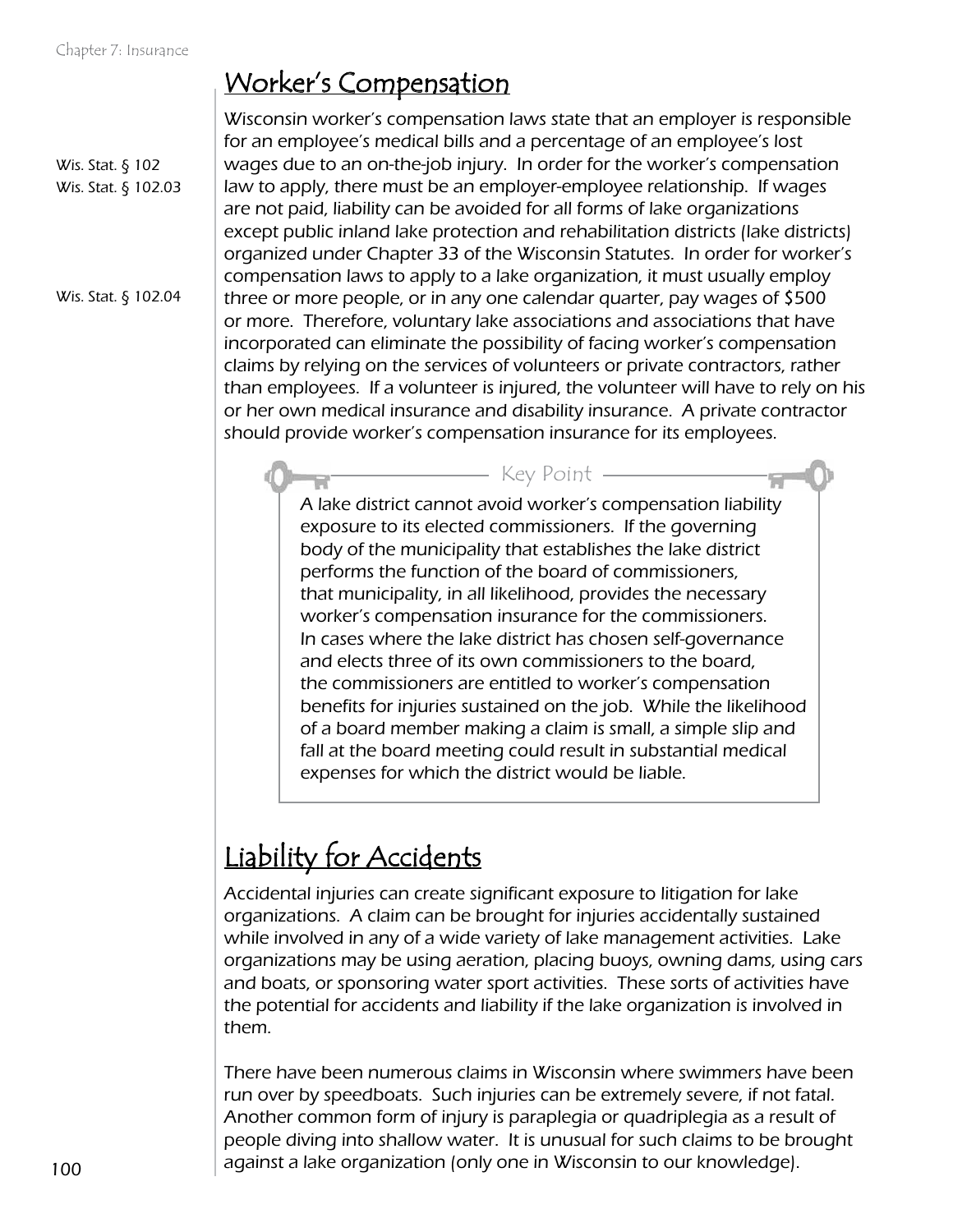Severe personal injuries can create liability exposure for lake organizations. While many of these cases may be able to be successfully defended, the costs of litigation can be substantial. This encourages what is known as a "nuisance-value settlement," where the defendant will pay the injured party to promptly resolve the claim as an economic matter.

#### Consider the following case:

In the mid-1980s, a young man attended a lumberjack festival. After a full day of partying and drinking beer, he decided to dive into the pond used for log rolling contests in order to wash the spilled beer off of him. He got on a platform 56 inches high and dove head first into 22 inches of water. He was permanently paralyzed from the neck down. At the hospital, his blood alcohol level was found to be 0.19. His attorney sued the Chamber of Commerce, which sponsored the Lumberjack Festival and the landowner who had donated his premises to the Chamber of Commerce for use during the festival. The litigation dragged on for five years. Towards the end of the process, the Chamber of Commerce was dismissed from the litigation. Fortunately, the Chamber found a lawyer to represent it at no charge. The landowner, who had allowed the festival to use his property for free, was also dismissed from the litigation by the trial court. Then the appeals started. The landowner's insurer paid \$25,000 as a nuisance-value settlement in an effort to terminate further litigation in the Court of Appeals and the Wisconsin Supreme Court.

While the defendants were absolved of liability, significant litigation costs had been incurred. These kind of claims will be made even if there is highly questionable liability. Plaintiffs and their attorneys are sometimes willing to take the risk with the hope that a sympathetic judge or jury will allow a substantial recovery for a severely injured person. An accident resulting in paraplegia or quadriplegia can be worth several million dollars.

The cost of successfully defending a lawsuit is almost never recoverable. While a successful defendant is entitled to an award of statutorily defined court costs, these costs often represent only a small fraction of the total defense costs incurred. Generally, attorney's fees represent the largest portion of defense costs and are not recoverable. While the courts have the authority to award attorney's fees when a frivolous lawsuit is brought, courts rarely do so.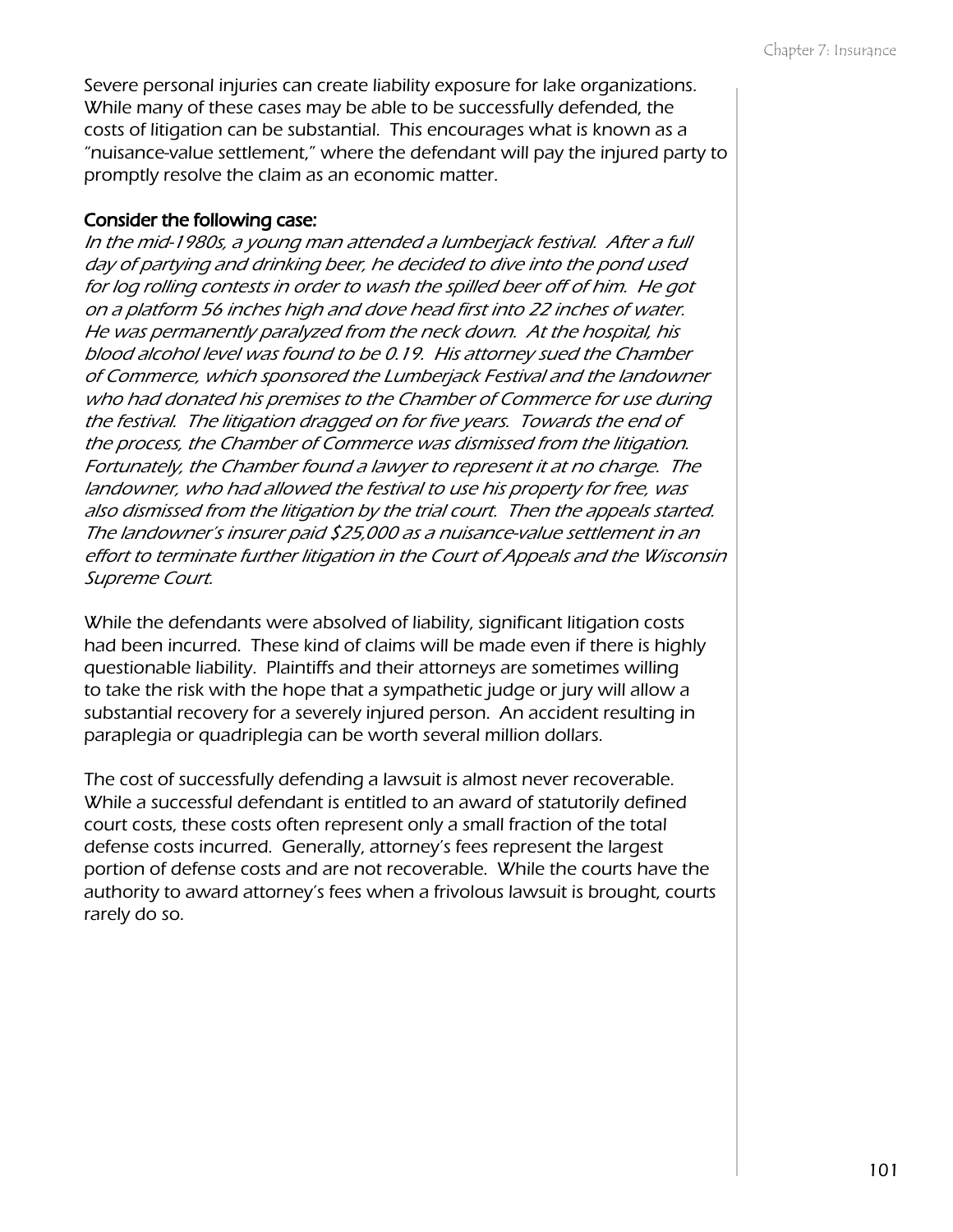#### Contractual Liability

A lake organization should also consider the possibility of litigation when entering into contracts with third parties. A typical contract might be for aquatic plant harvesting, a dredging project, or catering a picnic. A properly drafted contract will define responsibility and liability exposure. Vague and poorly drafted contracts create room for debate and litigation.

#### Consider the following case:

A municipality engaged in a river dredging project. It hired an engineering firm to study the situation and draw up the necessary plans and documents so that contractors could bid on doing the actual work. The engineering firm had the municipality sign a contract which thoroughly defined, and severely limited, the municipality's remedies in case of a dispute over the quality of the engineering firm's work. When it came to signing the contract with the company that was actually going to do the dredging work, the municipality did not retain a lawyer and used a form contract where certain blanks had to be filled in. Unfortunately, the blanks were not filled in correctly.

After the dredging contractor finished its work, it made a claim for full payment. The engineering firm which surveyed the river bottom, claimed that only three-fourths of the dredging had been finished. The municipality refused to pay any more than 75 percent of the contract price, based upon the engineering firm's calculations. The contractor sued the municipality which was powerless to involve the engineering firm in the litigation due to the firm's very tightly drafted contract. The municipality was stuck with defending the engineering firm's work before a jury. The jury concluded the firm's calculations were wrong and that the contractor was entitled to full payment.

Better drafting of the municipality's contract with the dredger would have either prevented the lawsuit from being brought, or would have required the engineer to step in and defend its work, at its own expense. The municipality would have avoided an adverse jury verdict and legal defense costs by spending a far smaller amount of money on an attorney to review the contract documents before anything was signed.

## Civil Rights Liability

Chapter 42 U.S. Code Sec. 1981, 1982, 1983

Wis. Stat. § 893.80(3)

Lake districts, because they are a government body, also face limited exposure in another area. This area is civil rights litigation based upon allegations of violating a person's constitutional rights. While the likelihood of such a lawsuit being brought is very small, the cost can be substantial. Civil rights litigation differs from most other kinds of litigation because it allows the prevailing party to recover reasonable and actual attorney's fees. State law limits judgments against lake districts to \$50,000, but this state limit does not apply when federal constitutional rights are involved.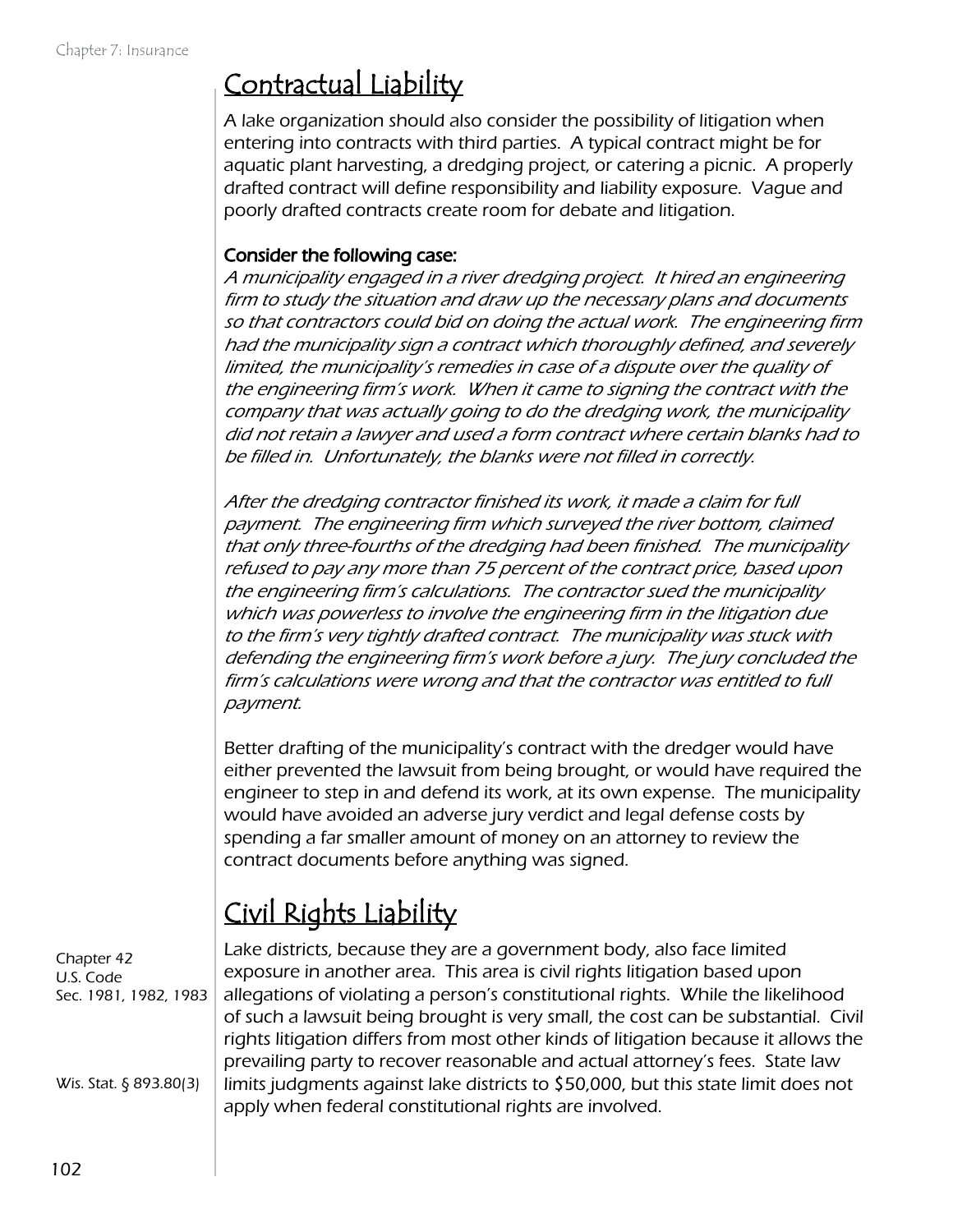Employers, whether lake districts, nonprofit corporations, or voluntary lake associations, have certain responsibilities to protect the constitutional rights of their employees. While responsibilities of an employer are limited compared to that of a lake district, care should be taken not to discriminate against an employee because of race, color, religion, age, gender, disability, or national origin.

The exposure to paying the plaintiff's attorney's fees may be greater than the exposure to the claim itself. The law has been drafted in this fashion to encourage people to assert their constitutional rights and have those rights protected. A civil rights claim can be made against the employees or board members of a lake district, and the district will be ultimately responsible. Such a claim is based upon an alleged violation of a person's constitutional rights. For example, people are entitled to the preservation of life, liberty and property, without undue infringement by the government. The courts have construed such rights to protect people from government employees who recklessly disregard their responsibilities to private citizens.

There are numerous ways that civil rights litigation can occur: when employees are allegedly improperly terminated, when landowners have had the use of their property unreasonably restricted by the passage of zoning laws, and where discrimination has occurred. Lake districts have limited regulatory authority and it is usually the governing municipality which has to enact any laws or ordinances applicable to the district. Even so, it is important that a lake district always be aware that it is a governmental entity which has been formed with its purpose and intent being one of acting in the best interests of its members and the public.



#### Individuals

People often have the misconception that because they work for someone else, they are not personally responsible for any injuries they accidentally cause. It is important to note that if an accident happens, an individual is always responsible for his or her own acts. This is true whether the person acts alone, on behalf of a corporation, voluntary lake association, lake district, or otherwise. The organization on whose behalf the person acts is probably going to share in the responsibility, but this does not eliminate direct liability exposure for the person who negligently causes an accident.

Let's say that a person driving to the store to pick up food for the lake organization's summer party is responsible for injuries that occur in a car accident. The lake organization will probably share exposure because the automobile driver was acting on behalf of the organization at the time of the accident.

Wis. Stat. § 895.46

It is important to note that if an accident happens, an individual is always responsible for his or her own acts.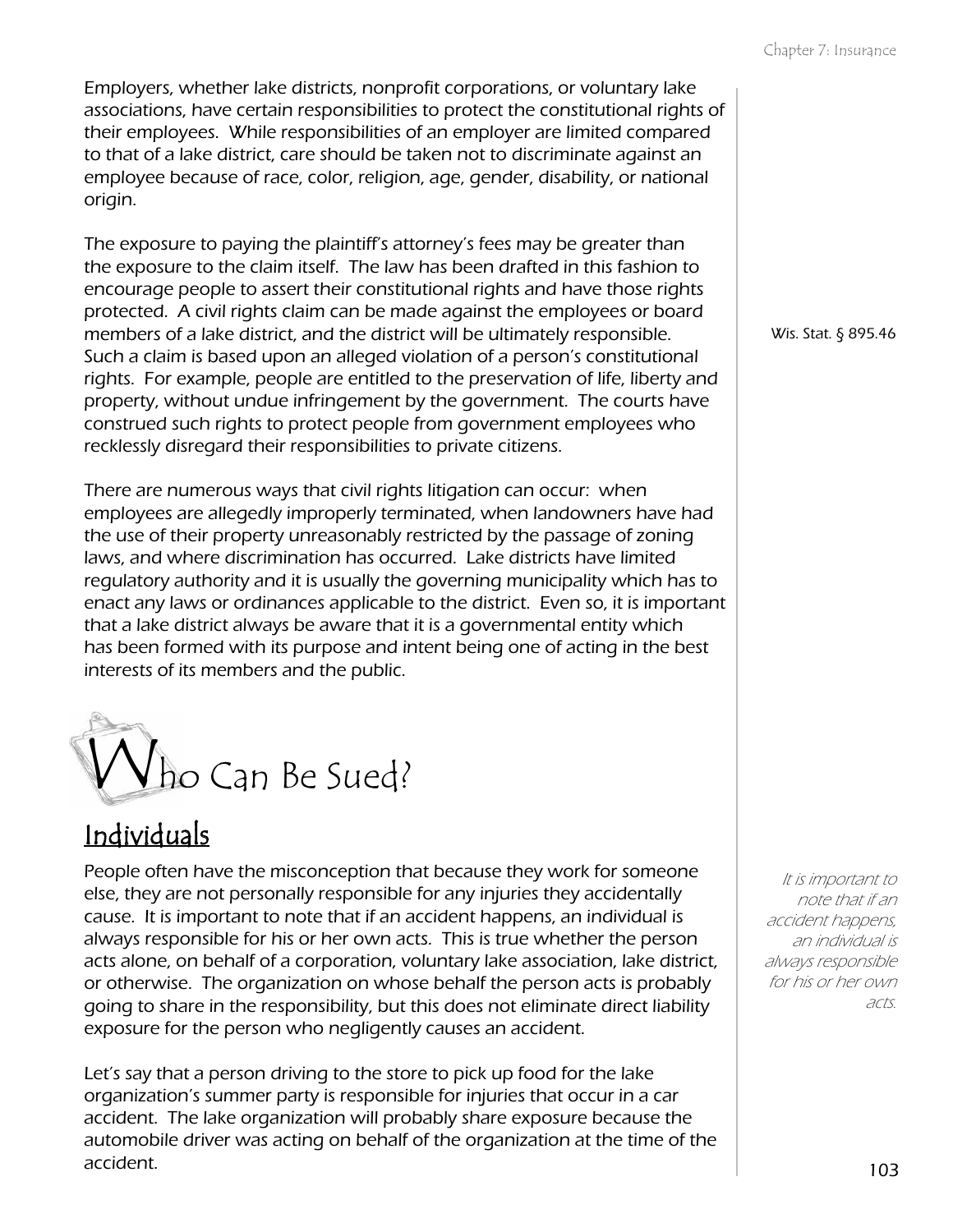The formation of a corporation or lake district insulates those members who are not personally involved.

#### Nonprofit Corporations

The formation of a corporation or lake district insulates those members who are not personally involved in the activity from any personal responsibility. For example, the officer of a nonprofit corporation who solicits a volunteer to do the grocery shopping for the annual picnic will have no personal responsibility for the car accident which occurred when the volunteer is driving to the store. However, the nonprofit corporation will be responsible, and its assets and insurance policy will be exposed.

Lake organizations can be sued for the injuries caused by their members when the members are acting on behalf of the lake organization.

#### Consider the following case:

In the early 1980s, a snowmobile club formally incorporated pursuant to the laws of the state of Wisconsin. The club engaged in the development and grooming of snowmobile trails in order to promote tourism. The club was a large organization and had significant assets such as a bank account and trail grooming equipment. A new trail was being cut through the woods and was not yet officially open to public. The trail was still in rough condition and traffic control signs had not been posted. A group of snowmobilers ventured onto the unopened trail. A person operating a snowmobile crossed a driveway on a blind corner at the same time that the homeowner was driving home. In the resulting accident, the snowmobile operator was paralyzed for life on the right side of her body and a major lawsuit ensued. The lawsuit blamed the person who was responsible for placing traffic control signs as well as the snowmobile club. Early in the litigation, the club concluded that it would be out of business if the lawsuit was lost. The person who was responsible for placing the signs was retired and living on a very modest income. It was apparent that he was uncollectible and the club's assets would have to be used to pay any adverse judgment. Fortunately for the club, the United States Court of Appeals ruled that neither it nor its employees had any responsibility for the accident. A contrary result would have had devastating financial responsibility for the snowmobile club and its employee who had been developing the trail.

#### Voluntary Lake Associations

#### Good Idea

To our knowledge, few lawsuits have been brought against unincorporated associations, although cases resolved at the trial court level are very difficult to research. There are no statistics to validate these findings because insurance companies do not keep data specifically relating to claims against unincorporated associations. Typically, only cases appealed to a higher court are thoroughly reported and cataloged so that they can be used as precedent. Due to the lack of reported cases, this research included not only voluntary lake organizations, but also other voluntary associations and volunteers in general. While there are few reported cases, it is important to recognize that a voluntary lake association can be sued.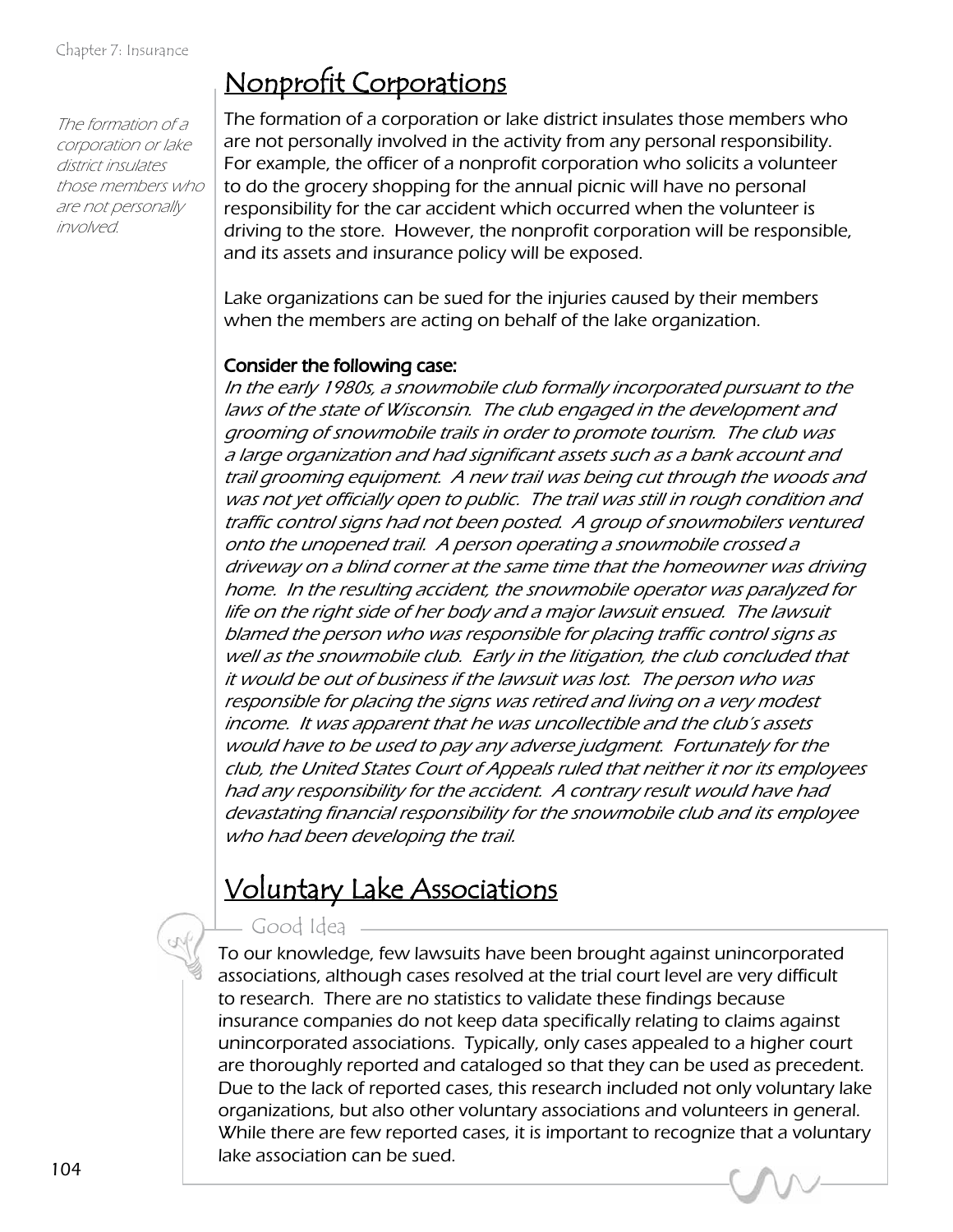In initiating a lawsuit against a voluntary association, the old legal standard required each individual member to be named as a party. The more modern view is that a voluntary association can be sued in its own name to eliminate the inconvenience of naming each member of the association. While no one wants to be named in a lawsuit, the major concern is who has financial responsibility for an adverse verdict.

Individual members of a voluntary association do not, merely by virtue of their membership, subject themselves to liability for injuries sustained by a third party. Liability can only attach to those who are shown to have actively participated in the affair which was a substantial factor in causing the resulting injuries.

Key Point

If a voluntary association is found to be liable, its assets may be used to pay the judgment. However, this does not make each member liable for the acts of the association. Individual members of an unincorporated association will be personally liable for negligent conduct which they individually commit or participate in. They may also be liable for negligent conduct of others when they authorize or direct such events. Consider the following case from Ohio:

Members of an American Legion Post organized a social affair of the Legion. The social activity occurred in a building where the heating system leaked carbon monoxide and caused the death of a person. The court ruled that the American Legion was not liable and that its members were not liable unless they actively participated in the organization of the affair and knew or should have known of the defective condition of the furnace.

#### Lake Districts

Lake districts can be sued, as can any other governmental entity. The officers, board members and employees of the district can also be directly sued. Such officers, board members and employees cannot be sued for the liability of the lake district, but only for their own individual actions. Officers, board members or employees who are sued for their own actions, while acting within the scope of their authority as an officer, board member or employee, have protection from personal liability. The lake district is required to pay any judgment or award against them, plus the costs of defending the litigation.

## Director's and Officer's Liability

Officers, directors and board members can be sued by members of their own organization. Officers, directors and board members have a responsibility to act in the best interest of the members of the organization. Members can sue those in charge of an organization upon allegations of mismanagement. Mismanagement can occur where interests of a minority number of the members is not being given due consideration.

Wis. Stat. § 895.46 Wis. Stat. § 62.25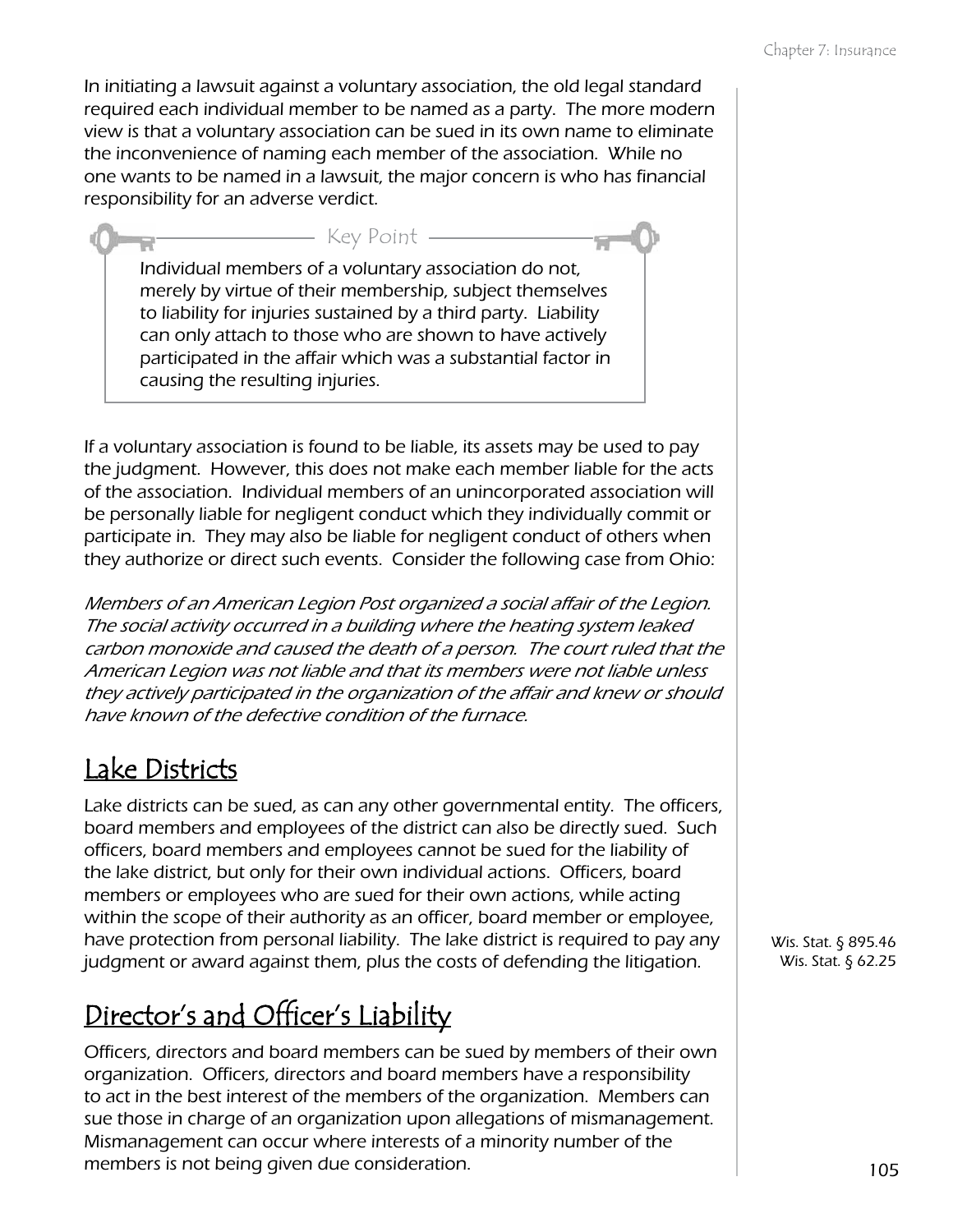|                                          | Officers and board members of lake districts can also be sued, and fined,                                                                                 |
|------------------------------------------|-----------------------------------------------------------------------------------------------------------------------------------------------------------|
|                                          | for not following Wisconsin law regarding the operation of a government<br>body. Board members and officers need to understand their responsibility       |
| Wisconsin statutes                       | and follow the statutes when doing all types of district business like keeping                                                                            |
| provides limited                         | records, publishing notice of public meetings, and holding closed meetings.                                                                               |
| immunity to                              |                                                                                                                                                           |
| volunteers who                           | In the not-too-distant past, people were reluctant to serve as officers or                                                                                |
| provide services                         | directors of nonprofit corporations because of the potential that a member                                                                                |
| to the nonprofit<br>corporation, without | of the corporation would bring a suit alleging improper management of the                                                                                 |
| compensation.                            | corporation. This director's and officer's liability exposure was addressed                                                                               |
|                                          | by the Wisconsin Legislature. In 1987, laws were enacted which afford                                                                                     |
|                                          | substantial protection to directors and officers of nonprofit corporations                                                                                |
|                                          | against claims that they have not exercised good judgment in managing                                                                                     |
| Wis. Stat. § 181.0855                    | the affairs of the corporation. Unless the officer or director intentionally                                                                              |
|                                          | fails to fairly deal with the corporation, violates a criminal law, or improperly                                                                         |
|                                          | personally profits from a transaction with the corporation, no lawsuit can be                                                                             |
|                                          | brought. Similarly, Wisconsin statutes provide limited immunity to volunteers                                                                             |
| Wis. Stat. § 181.0670                    | who provide services to the nonprofit corporation, without compensation.                                                                                  |
|                                          | Such a volunteer cannot be sued, with a few exceptions which include:                                                                                     |
|                                          | the commission of a criminal act                                                                                                                          |
|                                          | willful misconduct                                                                                                                                        |
|                                          | an act or omission for which compensation was given<br>$\bullet$                                                                                          |
|                                          | negligence in the practice of a profession, trade or occupation that<br>$\bullet$                                                                         |
|                                          | requires a credential or other license.                                                                                                                   |
|                                          |                                                                                                                                                           |
|                                          | Enforcement of Judgments                                                                                                                                  |
| Wis. Stat. § 66.0117                     | Any final judgment entered against a lake district is added to the next tax                                                                               |
|                                          | levy. While nonprofit corporations and voluntary lake associations cannot                                                                                 |
|                                          | be forced to raise money to pay an adverse judgment, they can be required<br>to use their assets to satisfy the judgment. Individuals who have a judgment |
|                                          | entered against them will be responsible for using personal assets or                                                                                     |
|                                          | insurance coverage to satisfy the judgment. Any lake organization can use its                                                                             |
|                                          | own financial resources to satisfy a judgment against one of its members, if it                                                                           |
|                                          | so chooses. On the other hand, if the lake organization is found to be legally                                                                            |
|                                          | responsible for the improper and unapproved acts of one of its members, it                                                                                |
|                                          | has a right to seek recovery for any expenses incurred from the member who                                                                                |
|                                          | caused the damages.                                                                                                                                       |
|                                          |                                                                                                                                                           |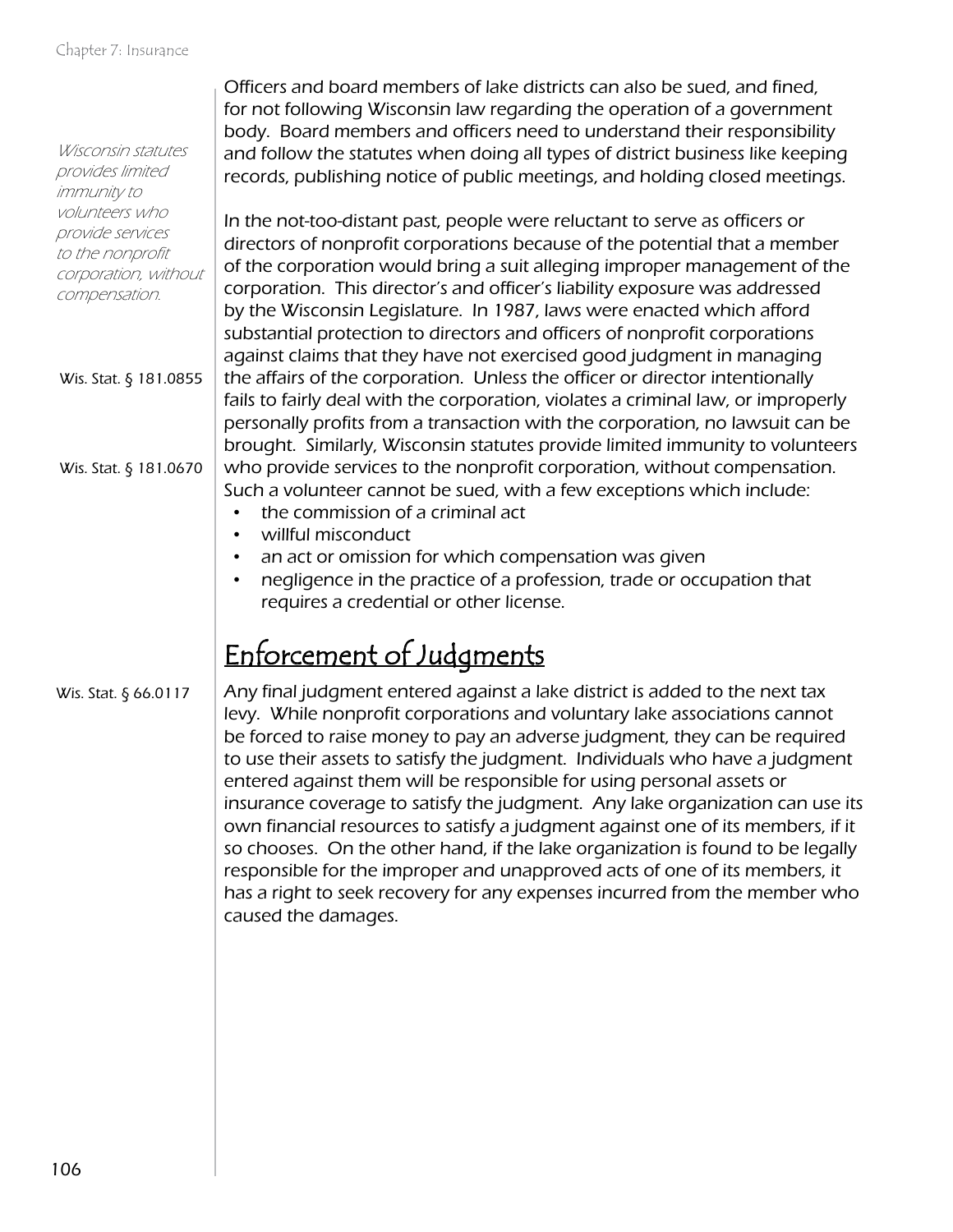# Protection Against Liability

In spite of all the apparent pitfalls and exposures to litigation, Wisconsin law provides several protections against liability. Some of these protections cannot be enforced until a complete jury trial is held, while others can be enforced by the judge in the preliminary stages of the litigation. Some defenses exist for lake organizations and their members regardless of the legal form of the organization. However, a lake district which is formally organized pursuant to the Chapter 33 of the Wisconsin Statutes enjoys the most protection.

#### Lake Districts

A lake district's liability exposure, as well as that of its officers, officials, agents and employees, is generally limited to \$50,000.

Key Point

One notable exception to this \$50,000 liability limit is a claim for violation of a person's constitutional rights. In such a situation, there is no limitation on the dollar exposure. Another exception is in the case of an automobile accident, when the liability cap is raised to \$250,000.

Another important immunity for a lake district is that the discretionary acts of its officers or officials cannot be questioned in the courts. This is known as quasi-judicial or quasi-legislative immunity. Essentially, Wisconsin wants to allow public officials to exercise their best judgment in carrying out the operations of the district, without fear of having those judgments questioned in a courtroom. For example, if the lake district chose to spend its money on buoys to protect a swimming area, no one should be able to challenge that decision in court or contend that additional buoys had to be purchased to protect a second swimming area.

On the other hand, a lake district is not immune from suit when it is carrying out those duties. Once a lake district makes a decision, the implementation of that decision must be carried out in a manner which is reasonably prudent. For example, once the decision is made to place the buoys in the spring and remove them in the fall, the person doing the work must act with reasonable prudence. If a boat operator removing one of the buoys is involved in a boating accident, liability can attach for negligent operation of the motor boat. Such a lawsuit has occurred in Wisconsin, and the lake district was named as a defendant in the litigation.

Wis. Stat. § 893.80(3)

Wis. Stat. § 345.05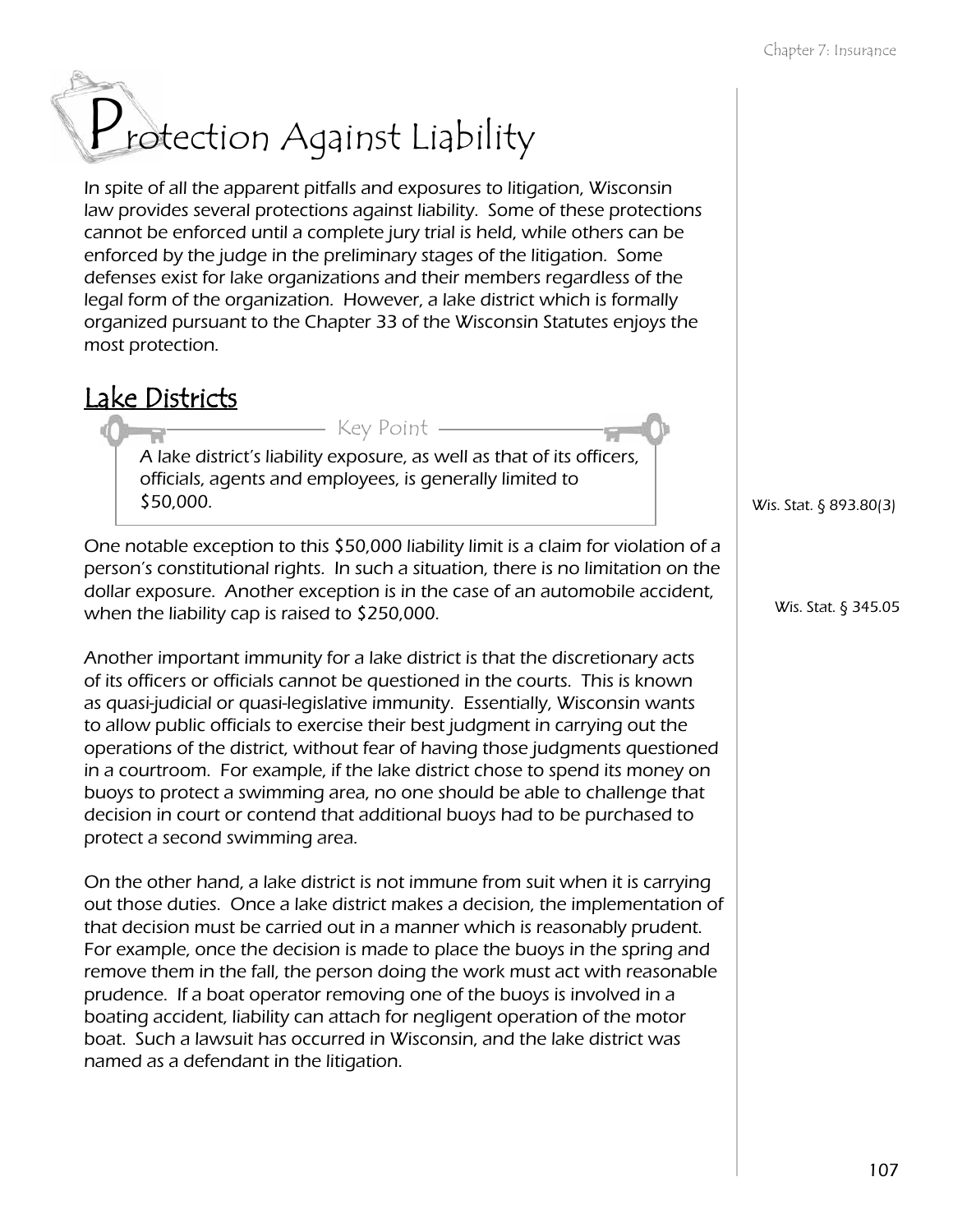### Immunity for Recreational Activities

An important immunity was created by the Wisconsin Legislature approximately twenty years ago. Wisconsin passed a law that creates immunity from liability when a "recreational activity" is involved. A "recreational activity" is statutorily defined as any outdoor activity undertaken for the purpose of exercise, relaxation or pleasure. It includes such activities as fishing, picnicking and water sports. An "owner" of property is not liable for any injury to a person engaged in a "recreational activity" on the owner's property. An owner is defined not only as the person who owns the land, but also includes governmental bodies (i.e. lake districts), nonprofit organizations, and most voluntary lake associations which lease or occupy the property in question. It also can be a substantial encouragement for private property owners to allow lake organizations to use their property for recreational activities without fear of being responsible for accidents.

While the recreational immunity law can be successfully used by lake organizations, it must be carefully applied. For example, lake districts do not have the immunity protection of the recreational activity law if an admission fee is charged for spectators. Another example of where caution should be exercised is with private property owners who collect more than \$2,000 per year for the use of their property in recreational activities. A payment received by a private property owner from a governmental body or from a nonprofit organization for a "recreational agreement," does not count against the \$2,000 per year limitation. A recreational agreement is a written authorization granted by an owner to a governmental body or nonprofit organization permitting public access to the owner's property for a recreational activity. It is recommended that lake organizations consult with an attorney prior to engaging in recreational activities, so that the benefits of this statute can be clearly implemented.

#### Diving Accidents

The Wisconsin Supreme Court has adopted a legal principle known as the "open and obvious danger rule." This rule was tested at various levels of the Wisconsin court system over the years and some inconsistencies had developed. The Wisconsin Supreme Court made a final decision which provides substantial protection to those owning or using lake property. While the full extent to which the courts will apply this rule and prohibit litigation is unknown, it is clear that diving accidents are the responsibility of the person doing the diving. Wisconsin has concluded that an adult who dives into water is encountering an open and obvious danger for which no one else can be blamed. In the past, municipalities, businesses and individuals had been sued on the theory that they should have posted signs warning about the shallow water or prohibiting diving. This is no longer required and lake organizations can feel more comfortable in organizing water sport activities.

Wis. Stat. § 895.52

Wis. Stat. § 895.52(6)(a)

Wis. Stat. § 895.52(1)(h)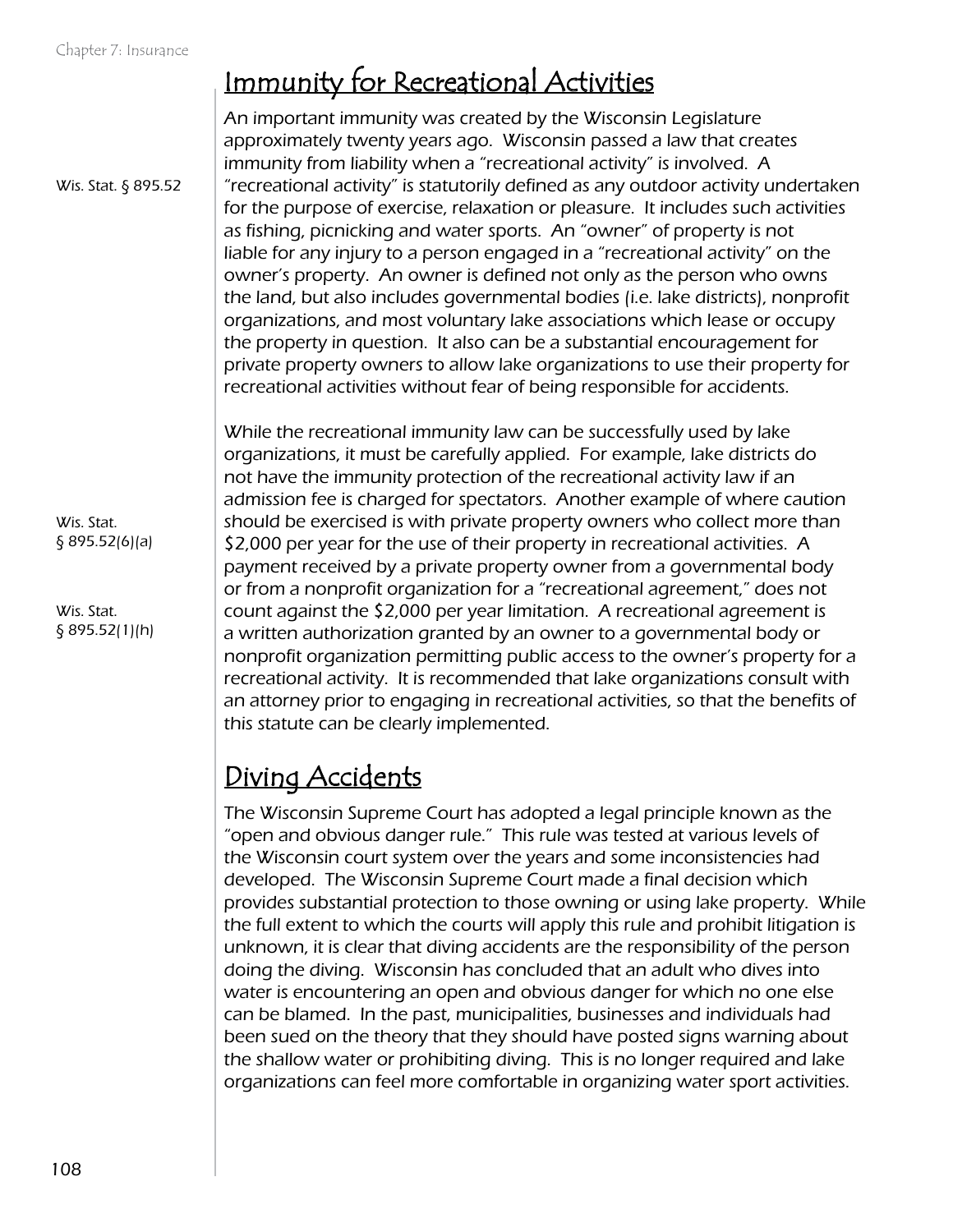## Liquor Liability

Liquor liability is often a concern for a lake organization. In 1985, the Wisconsin Legislature enacted Chapter 125 of the Wisconsin Statutes which states that a person is immune from liability for selling, dispensing or giving away alcoholic beverages to another person. The major exception to this immunity from civil liability is if the provider knew or should have known that the recipient of the alcohol was under the age of 21. In such a situation, if the alcohol provided to the underage person is a substantial factor in causing an injury to a third party, the person providing the alcohol will be responsible for the injuries.

It should be noted that there are statutory penalties for the improper serving of alcoholic beverages. For example, anyone who dispenses alcoholic beverages to an intoxicated person can be fined not less than \$100 nor more than \$500, or imprisoned for no more than 60 days, or both. Any adult who knowingly permits or fails to prevent the illegal consumption of alcoholic beverages by a person under 21 years of age, where the adult owns or controls the premises, is subject to a fine of up to \$500 if the person has not committed a previous violation within the last 30 months. Also, anyone who violates any other provision for which penalty is not listed can be fined not more than \$1,000, or imprisoned not more than 90 days, or both. Essentially, Wisconsin protects a server of alcohol from liability for alcohol related injuries so long as the recipient of the alcohol is an adult.

#### Independent Contractors

Lake organizations can substantially protect themselves when they hire an independent contractor to perform some function or project. Typically, a person or organization is not responsible for the actions of an independent contractor. However, if the lake organization retains too much control over the details of how the contractor is to perform the job, then this right to control the details of the operation can result in liability exposure. If the relationship between the lake organization and the contractor is similar to the typical relationship between an employer and an employee, the lake organization will be responsible for injuries caused by the contractor. On the other hand, if the contractor is hired to perform a specific function in return for compensation, the lake organization will not be responsible for how the contractor carries out its work.

When hiring contractors, language should be incorporated in the contract which gives the lake organization protection not only from litigating contractual disputes, but also from injuries caused by the contractor. The contract should include indemnity and hold harmless language which requires the contractor to defend and pay for any personal injury litigation, regardless of who the injured party sues.

Wisconsin protects a server of alcohol from liability for alcohol related injuries so long as the recipient of the alcohol is an adult.

Wis. Stat. § 125.07(1)(b)(2a)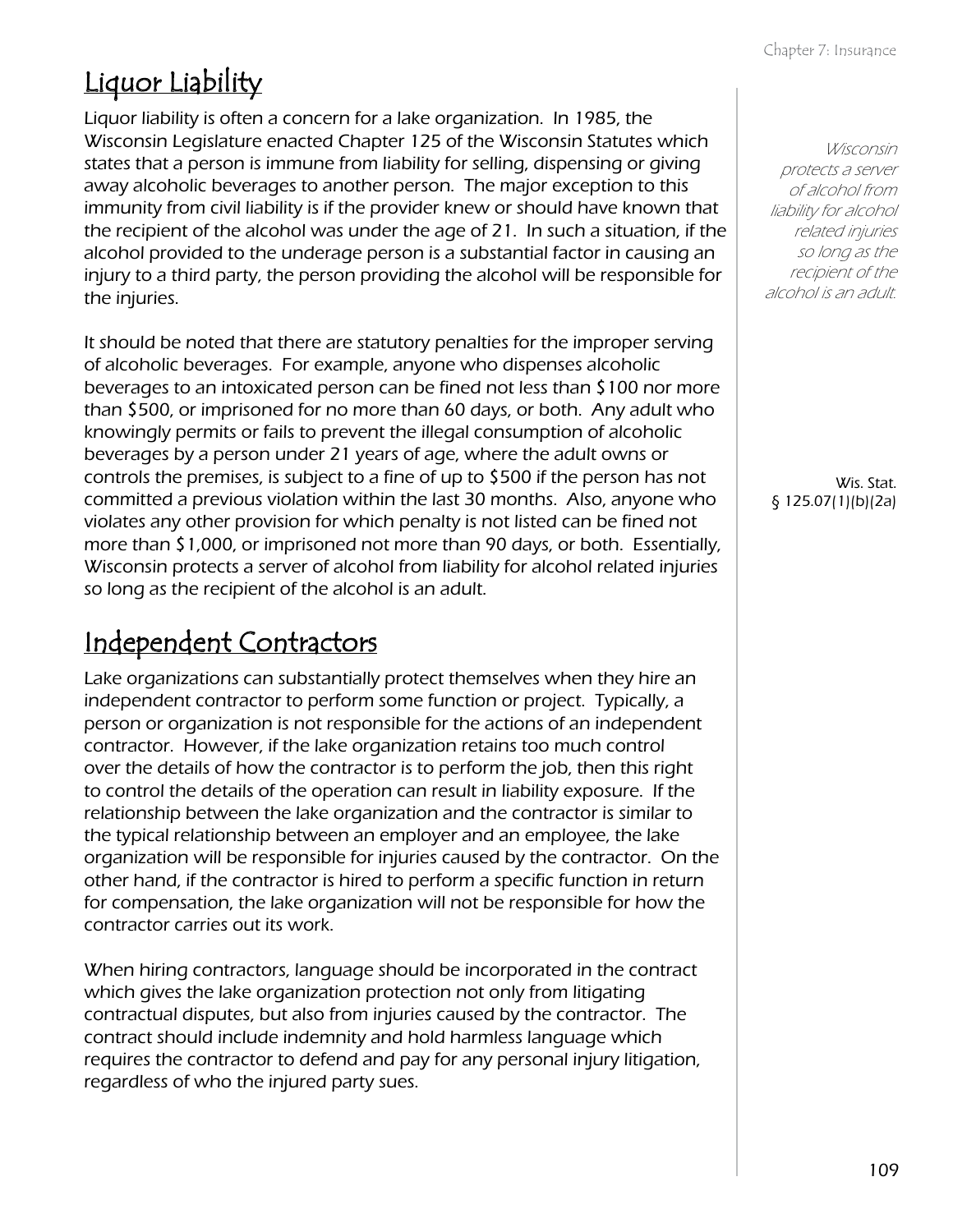It is extremely important to get the actual certificate of insurance from the contractor before the work commences.

#### Good Idea

An even better way to obtain protection for the lake organization is to require the contractor to have liability insurance and to name the lake organization as an "additional insured." Thus, the insurance carrier has a duty to defend and indemnify not only the contractor, but also the lake organization. In such a situation, any dispute as to responsibility between the lake organization and the contractor is of no concern, because the insurance carrier has to protect both.

The solvency of an insurer is rarely an issue, whereas contractors are often thinly financed and often judgment proof. It is extremely important to get the actual certificate of insurance from the contractor before the work commences. Many lawsuits have resulted when the contractor falsely promised to get the insurance, or said it existed when it did not.

Good Idea

When hiring an independent contractor, it is essential to verify the contractor's worker's compensation insurance. If the contractor does not have the insurance and cannot pay worker's compensation benefits to one of its injured employees, the lake organization which hired the contractor will be held responsible.

Be sure to obtain a certificate of insurance from the contractor showing that worker's compensation insurance exists; also, obtain the contractor's employer identification number which is used on the contractor's tax reporting forms to the Internal Revenue Service.

When a lake organization enters into a contract, it is important that the people acting on behalf of the organization make it very clear that they are not acting individually, but rather on behalf of the organization. Individuals in Wisconsin have been successfully sued by contractors on the theory that the contractors thought they were dealing with a person as an individual, rather than dealing with the person as a representative of an organization. This kind of lawsuit arises where the organization cannot pay the charges and the contractor is looking for anyone it can find to pay its bill.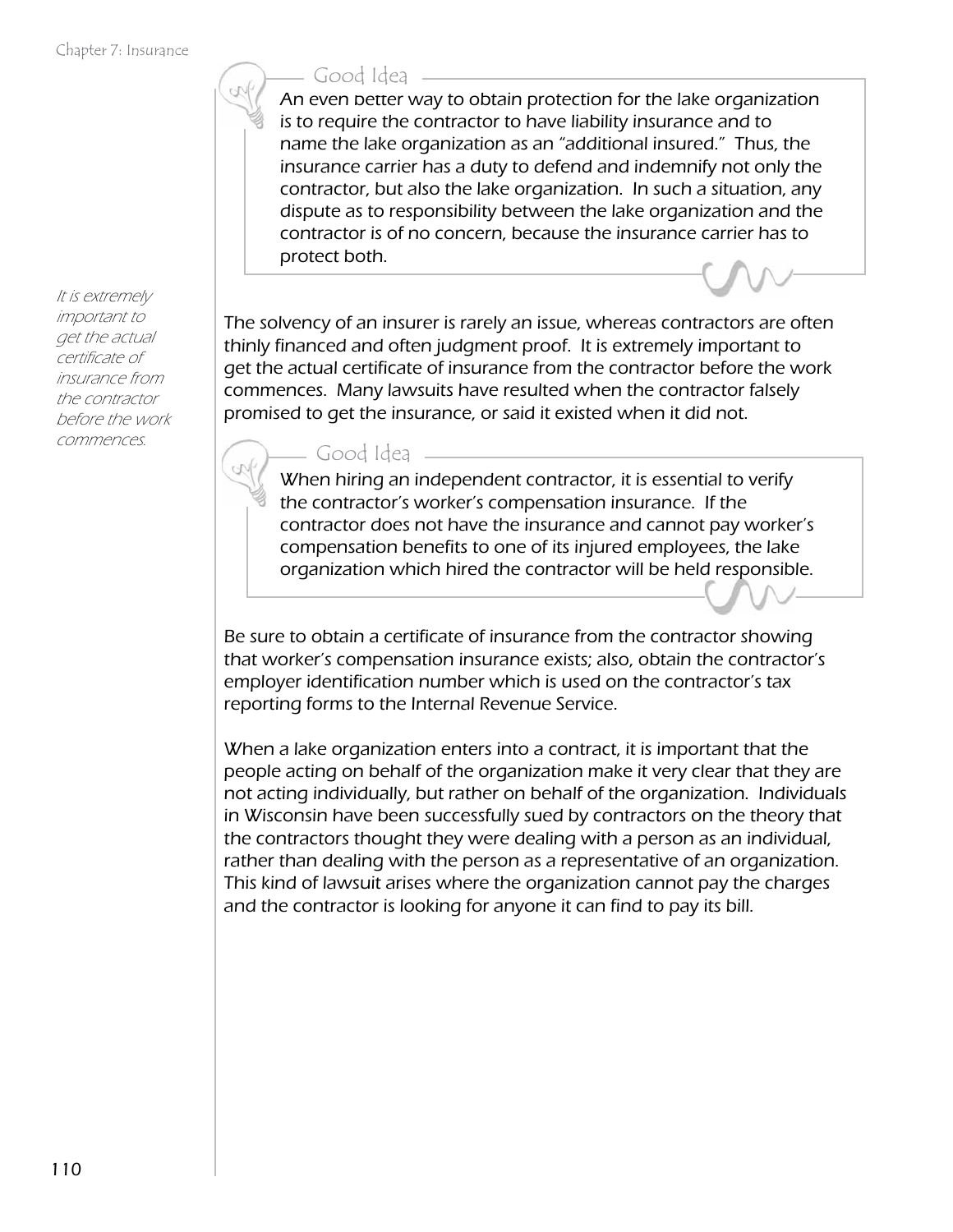# Picking the Proper Insurance Coverage

Whether or not you need to purchase comprehensive general liability insurance coverage is a question that should be answered by each lake organization, based upon its particular circumstances. Lake organizations often work with limited budgets, and with the relatively high cost of insurance, the premiums are often a significant portion of a lake organization's budget. The decision to buy insurance or go without is often a difficult one. Voluntary lake organizations and nonprofit corporations should look to their assets and consider whether protection of those assets is justifiable in view of the cost of the insurance. On the other hand, a lake district, as a formal government body, is required to have any adverse judgment placed on the next tax roll. While that judgment is probably limited to a maximum of \$50,000, a lot of political peace and security can be purchased through an insurance policy for a small fraction of the amount of exposure.

When considering the purchase of insurance, a lake organization should examine the kinds of activities in which it gets involved. While the extent of the lake organization's activities has a direct bearing on the number and kind of accidental injuries that could occur, it is often the cost of defending the litigation which is most significant. Even a frivolous lawsuit could result in the expenditure of several thousand dollars in attorney's fees. A significant portion of an insurance carrier's expenses are in defending the litigation, rather than in paying an adverse judgment or settlement. You should assume that if your organization gets sued, litigation costs could be very expensive.

Officers of a lake organization should thoroughly discuss insurance issues with their members and an insurance agent before any decisions are made. Most members would be hard-pressed to question a decision if an assessment for insurance premiums is made, or if later an uninsured lawsuit arises when they participated in the initial decision-making. Fully-informed members of lake organizations which have an opportunity to contribute their thoughts and discuss the issues are best positioned to make the wise decisions needed to guide their organization's legal and economic future.

Voluntary lake organizations and nonprofit corporations should look to their assets and consider whether protection of those assets is justifiable in view of the cost of the insurance.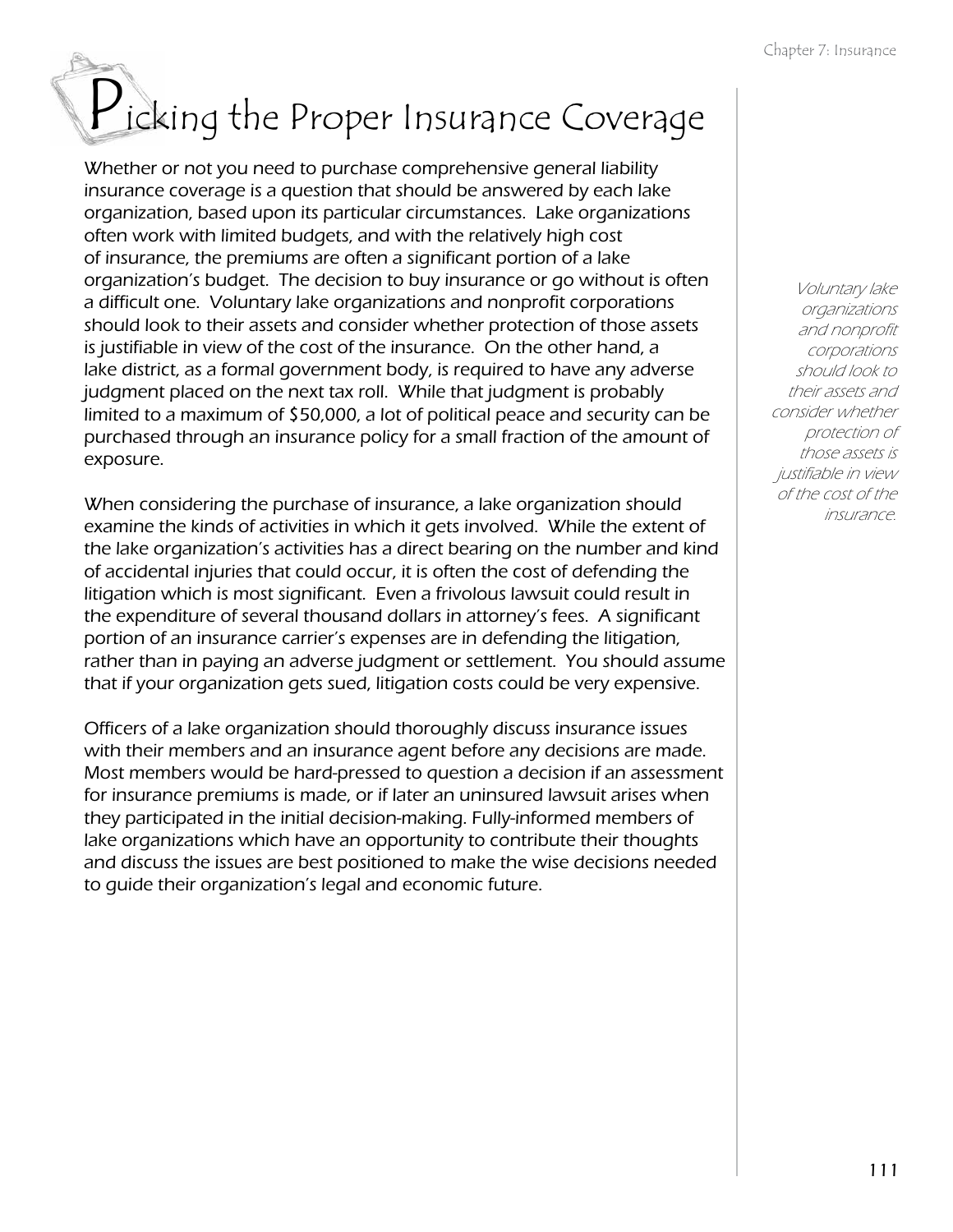# Types of Coverage

The need for some types of insurance coverage may be fairly obvious. The purpose and use of other coverage forms may not be so clear. In very general terms, the more activities and properties that an organization has, the greater its exposure to loss. The following considerations and information on various types of insurance coverage and selecting a carrier may be helpful.

#### Property, Auto, Bonds, etc.

If the organization owns buildings or other real property, it will probably want to have property insurance coverage (fire, windstorm, etc.) on that property. If it owns moveable equipment such as an aquatic plant harvester or boat, it can cover its investment in those items by purchasing inland marine coverage. Both property and inland marine coverage are designed to pay for damage to the property itself, not for damage or injury that might be done to others.

While lake organizations can purchase insurance coverage for their protection, the individual members of the organization should look to their homeowner's and automobile insurance policies for personal protection. Lake organizations should consider requiring any volunteer who uses a car or a boat to have automobile insurance or homeowner's insurance. Volunteers should check their policies to make sure that coverage exists when they are doing volunteer work. Volunteering your services to a lake organization typically will not affect coverage under a homeowner or automobile insurance policy. However, coverage can be excluded for an accident which results in a situation when the person is either an employer or an employee. Automobile policies typically exclude coverage when the vehicle is hired or rented to others for a charge. Essentially, homeowner's and personal automobile insurers do not want to provide coverage for a person who is engaged in business pursuits. As long as there is no profit motive involved, an individual's homeowner's or automobile insurance policy can typically provide excellent protection when an individual is involved in the activities of a lake organization.

The organization should have auto insurance coverage (liability and physical damage coverage) if it owns any vehicles, and may want to have non-owned and hired vehicle coverage even if it does not own a car or truck. This coverage will help to provide protection for the organization if someone uses his or her own vehicle while conducting business on behalf of the district or association.

Some organizations do not have a building or much equipment, but they do have a desk and a file cabinet somewhere with records and papers. A form of property insurance can be obtained to help replace the office equipment, and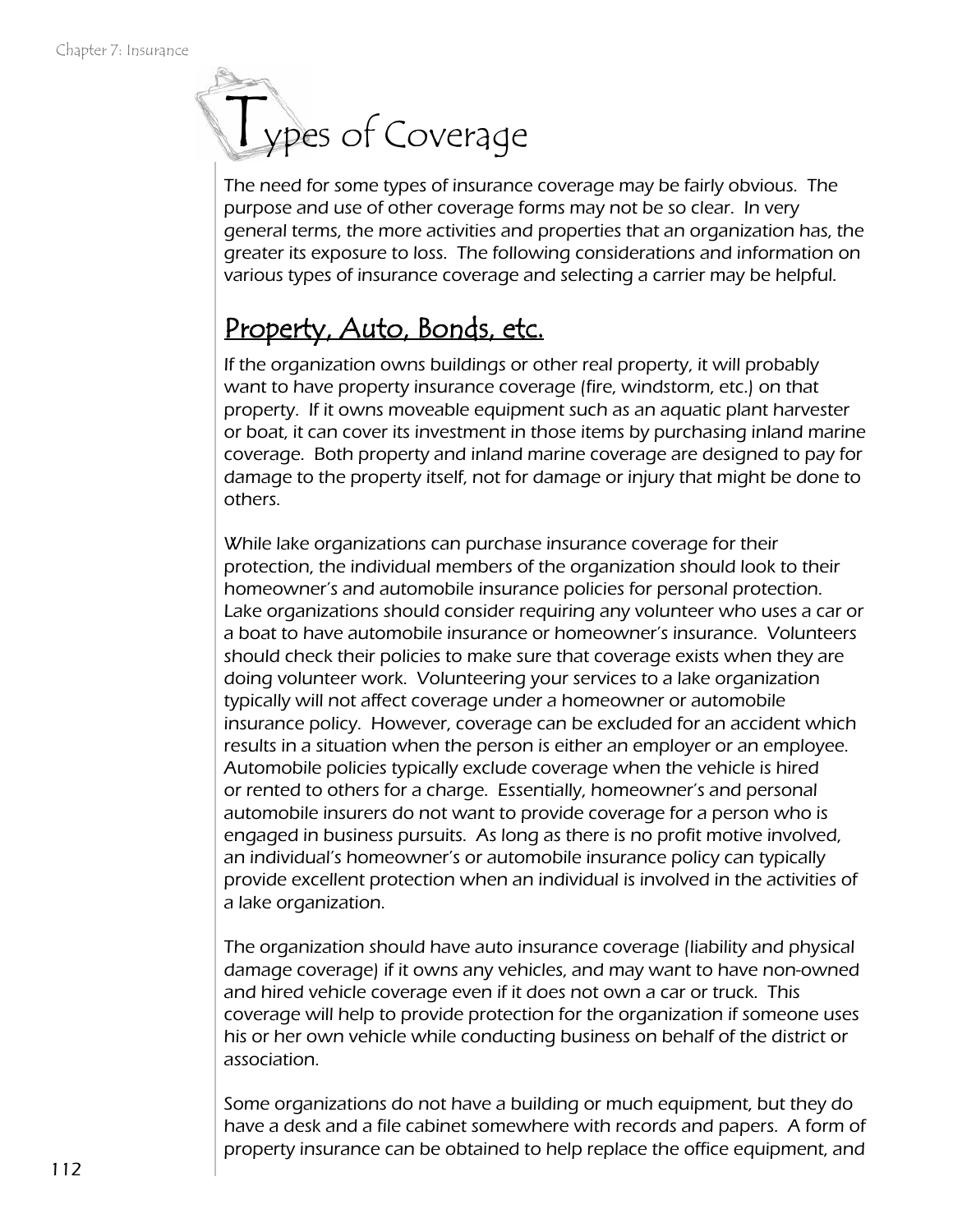it may be wise to consider buying valuable papers coverage to help with the cost of reconstructing papers and records should they be destroyed.

Other types of coverage such as bonds, various types of dishonesty policies or computer coverage may be appropriate in certain circumstances. It is best to discuss these specific needs with a local broker and perhaps an attorney to determine if these or other specialized coverages are appropriate.

Lake organizations that own or operate dams can obtain information from the Wisconsin Department of Natural Resources on current status, hazard ratings, inspections, etc. This information is often requested by insurance companies.

#### Contracts

While insurance is probably the best protection against litigation arising from personal injuries, it will provide no protection for contractual disputes. Insurance companies do not insure against liability for intentional acts. If a lake organization intentionally enters into a contract and a dispute arises over the terms of the contract, or over whether or not the contract was performed, insurance will not help. Insurance typically applies to acts that are "neither intended nor expected" from the standpoint of the insured which result in bodily injury or property damage.

#### Worker's Compensation

A lake organization needs worker's compensation insurance coverage (from an insurer authorized to do business in the State of Wisconsin) if it is subject to Wisconsin worker's compensation law. Lake districts must provide worker's compensation benefits because the statutes define a lake district as an employer and the district's elected officials as employees. No such insurance requirement exists for personal injuries caused to non-employees of a lake district. Nonprofit corporations and voluntary associations have the responsibility to provide worker's compensation benefits if they have employees.

Even if the organization does not have employees, it should consider the protection of a worker's compensation policy. If, for example, a lake association hires a contractor who does not properly follow the worker's compensation laws, the responsibility for injuries to the contractor's employees could lie with the association. Always obtain proof of worker's compensation insurance from any contractor prior to hiring them. The Wisconsin Department of Workforce Development (DWD) can answer questions regarding worker's compensation for individual organizations. See [www.dwd.state.wi.us](http://www.dwd.state.wi.us/) for more information.

Wis. Stat. § 102.28(2) Wis. Stat. § 102.07(1)(a) Wis. Stat. § 102.04(1)(a)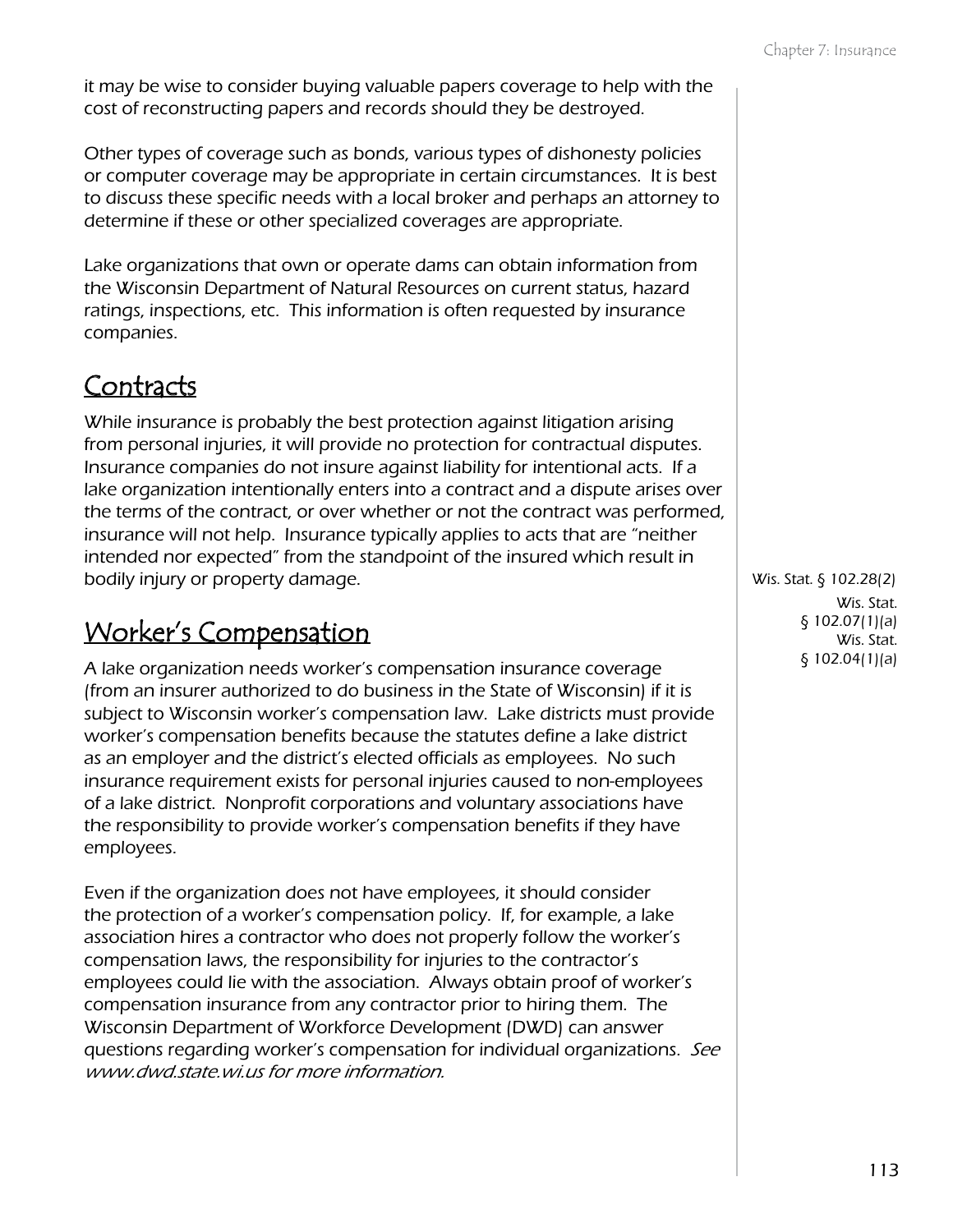#### General Liability, Errors and Omissions and Federal Civil Rights Coverage

General liability insurance is an important form of coverage. It is significant not only for payment of tort liability judgments against the organization, its officials and employees, and the costs of defense, but also for the expertise and resources of the insurer in managing and helping to defend lawsuits.

At a minimum, liability coverage should be written so that at all board members, officials and employees are insured under the policy. It may be desirable to add volunteers as insured in some circumstances. Many lake organizations select policies with limits of liability of \$1,000,000 or more, depending on assets exposed.

The liability insurance program can include what is commonly known as Public Officials Errors and Omissions (E & O) coverage for the board and employees. E & O coverage helps to protect and defend the individual board members and others against suits alleging negligence-caused financial or other nonphysical injury. Many E & O suits claim officials or employees have made mistakes in carrying out their official duties or that they are operating the organization in an improper way. E & O coverage can be written as a separate policy or provided as part of the General Liability policy.

Lake districts may be subject to a variety of allegations under United States Code, Title 42, Section 1983 (one of the "Federal Civil Rights statutes"), including charges of illegal discrimination. These suits can be complex and expensive to defend. State statutory immunities or limits of liability do not apply to Federal Civil Rights actions, making these even more difficult and costly. Effective Federal Civil Rights coverage may be a key area lake district officials consider in their insurance program.

## Selecting an Insurance Company

What is the best way to select an insurance carrier? Although there are no absolute rules, there are some guidelines that may help the process. Most lake organizations prefer to deal with a local insurance broker with whom they are familiar and have confidence in. If that local broker is an independent agent they may contact several insurance companies to determine the best company for the organization. Look for a financially sound insurance carrier. Check for strength in the liability areas and special areas of coverage such as Errors & Omissions and Civil Rights.

Obtain a company that has experience working with lake districts and associations. Ask them how many Wisconsin lake organizations they insure. Request the names of other insured organizations and contact them concerning their experiences with the company. There are many different kinds of insurance policies and many different insurers in Wisconsin.